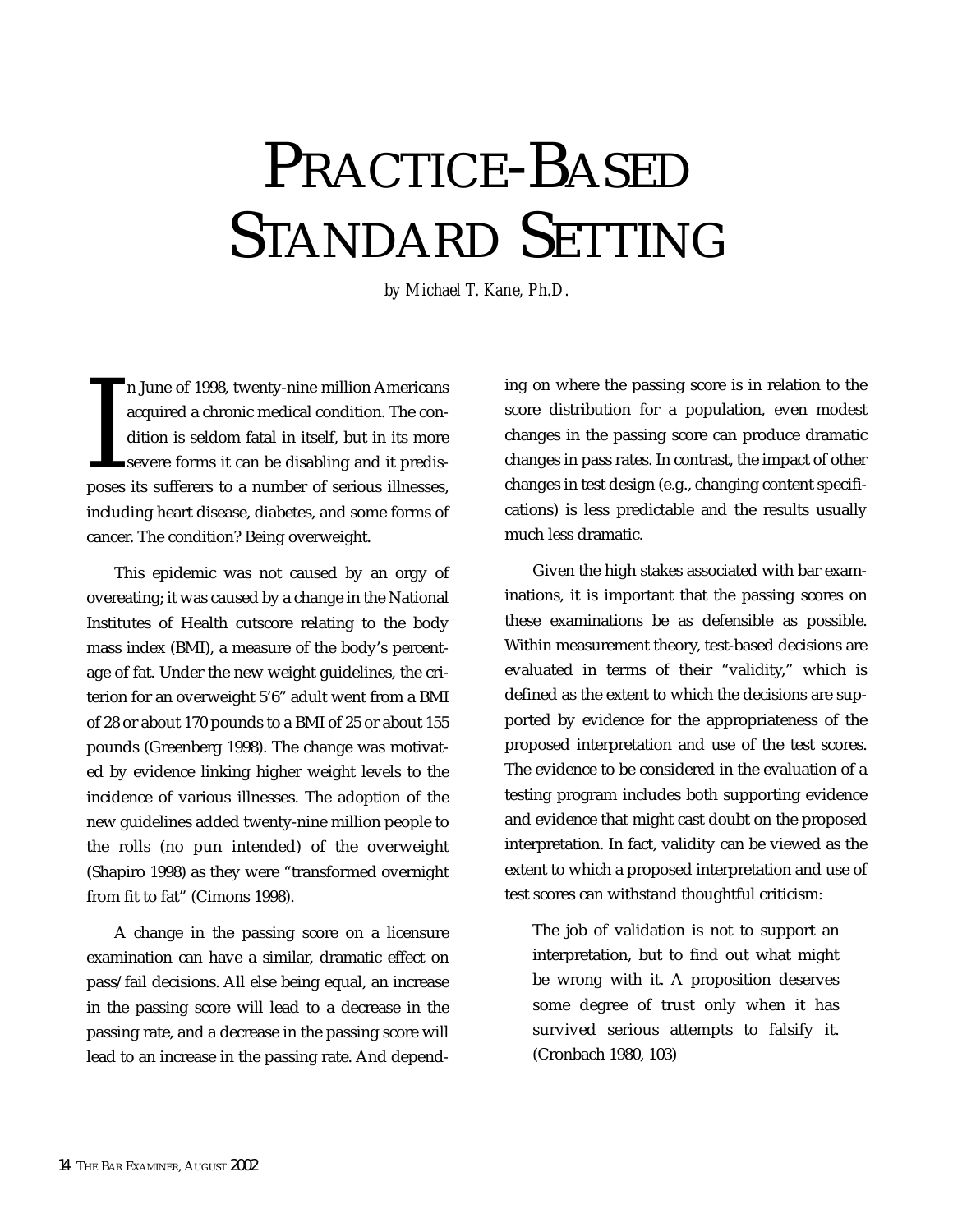It is important from psychometric, legal, and ethical points of view that the passing scores on licensure examinations be defensible in the sense that they are capable of withstanding critical scrutiny (Norcini and Shea 1997).

One of the most serious challenges to standard setting has been the charge that the resulting passing scores are arbitrary (Glass 1978). An effective response to charges of arbitrariness is a demonstration of the relationship between the passing score and the goals of the testing program in which they function. The avowed purpose of licensure is to protect the public, and therefore, it seems appropriate that passing scores on licensure examinations be grounded in practice requirements.

This article addresses general issues involved in developing standards for licensure examinations, and concludes that (1) performance standards for these examinations should be grounded in practice requirements, and (2) a close link to practice requirements can be provided most easily by employing examinee-centered standard-setting methods based on standards of practice. A second article that will appear in the next issue of THE BAR EXAMINER will discuss specific design aspects of examinee-centered standard-setting procedures, and suggest ways to relate standards to practice requirements.

#### PERFORMANCE STANDARDS AND PASSING SCORES

Standard-setting procedures are designed to establish and justify passing scores. They address the basic policy issue of how good a performance must be in order to be considered good enough. Today, a formal standard-setting study may involve an elaborate data collection design with several rounds of data collection followed by sophisticated statistical analyses (Norcini and Shea 1997; Kingston, Kahl, Sweeney and Bay 2001; Zieky 2001). Yet, at its core, standard setting is an attempt to establish a reasonable basis for making decisions based on test scores. Statistical analyses can provide useful information, but ultimately, those responsible for setting policy must decide on the standard to be used.

Standard setting has two components, a performance standard and an associated passing score (Kane 1994). The *performance standard* is a qualitative description of the required level of competence, based on the intended purpose of the test. For licensure examinations like the bar examination, the purpose is to provide the public with assurance that those admitted to practice have demonstrated some required level of competence. The performance standard would describe what it means to be ready for practice. The description may be very general or it may describe the requirements in some detail.<sup>1</sup>

The passing score (sometimes called a "cutscore") is a specific point on the score scale that is used in making pass/fail decisions about candidates. A candidate passes if his or her test score is at or above the passing score, and fails if the test score is below the passing score. The passing score is intended to differentiate those who have achieved the performance standard from those who have not.

The passing score and the performance standard are like the two sides of a coin. The passing score is the operational version of the performance standard; the performance standard articulates the proposed interpretation of the passing score. To validate the decision being applied is to show that the passing score reflects the requirements in the performance standard and that the performance standard is reasonable and appropriate, given the decision to be made.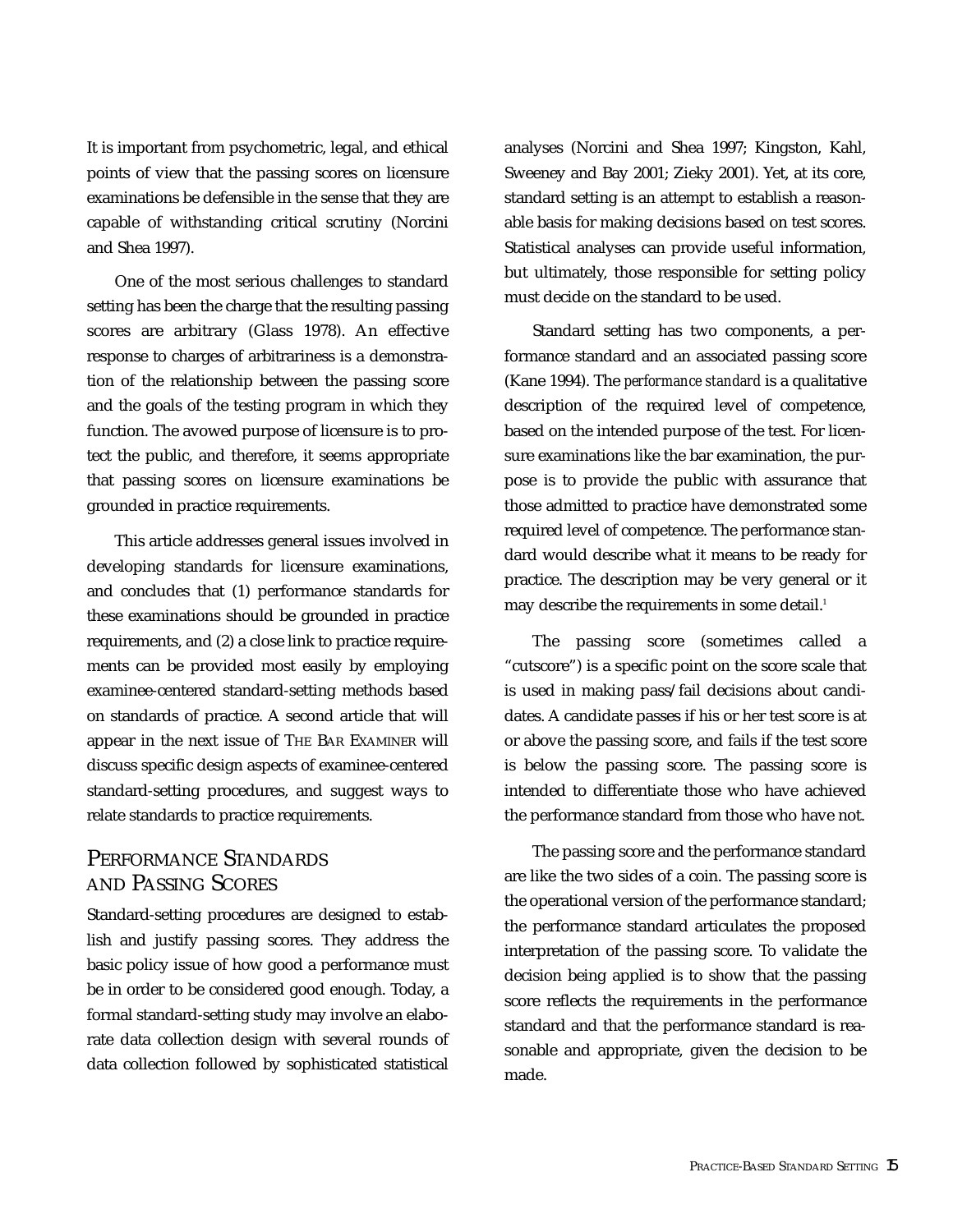## THE CHALLENGE IN ESTABLISHING DEFENSIBLE STANDARDS

As noted above, even modest changes in the passing score can have a dramatic impact on test-based decisions. If a passing score is raised, some examinees who would have passed under the original passing score will fail under the new passing score, but everybody who would have failed before will still fail under the new passing score. As a result, the passing rate will go down. Similarly, decreasing the passing score will increase the pass rate. If the passing score is in the middle of the score distribution where candidate scores tend to be concentrated, even a small change in the passing score can produce a substantial change in the pass rate. Once the distribution of scores is known (or predicted), the pass rate is an entirely predictable function of the passing score.

If we have two groups of candidates with different score distributions, a change in the passing score will often have a greater impact on one of those groups. For example, if the passing score is close to the middle of the score distribution for the lower scoring group, even a modest increase in the passing score can substantially increase the failure rate for this group. Assuming that the passing score is in the lower end of the score distribution for the higher scoring group (where there are fewer scores), an increase in the passing score would have a smaller impact on the failure rate for this group.

Discussions of passing scores in personnel selection have frequently tended to focus on adverse impact and have been concerned about the legal defensibility of standards. For example, in discussing physical ability tests for employment, Campion (1983) states that:

The conceptual link between the job requirements and the cut-off scores chosen for the selection tests must be made explicit, and it must be documented and defensible. Physical abilities tests do have adverse impact against females; they probably will be legally challenged; and the cut-off scores determine the degree of adverse impact. (p. 545)

Given the impact of passing scores for highstakes testing, and their potential for adverse impact, the rationale for the performance standard and the corresponding passing score should be clear and persuasive. Bahls (2001), Klein (2001), Merritt (2001), and Merritt, Hargens and Reskin (2001) have recently discussed this issue as it applies to bar examinations.

Two kinds of ambiguity have been recognized in standard-setting efforts, one associated mainly with the performance standard and one with the corresponding passing score. The first source of ambiguity is the lack, in many cases, of any clear basis for defining the performance standard. The goals of testing programs are often stated in very general terms, and as a result, the performance requirements associated with the goals may not be clear. The second kind of ambiguity is the uncertainty associated with the estimation of the passing score, given a determined performance standard.

#### AMBIGUITY IN THE PERFORMANCE STANDARD

The performance standard is intended to provide an answer to the question of how much is enough (i.e., what level of performance evidencing the skill or knowledge being assessed by the test is to be considered adequate for a particular purpose); such questions are often hard to answer.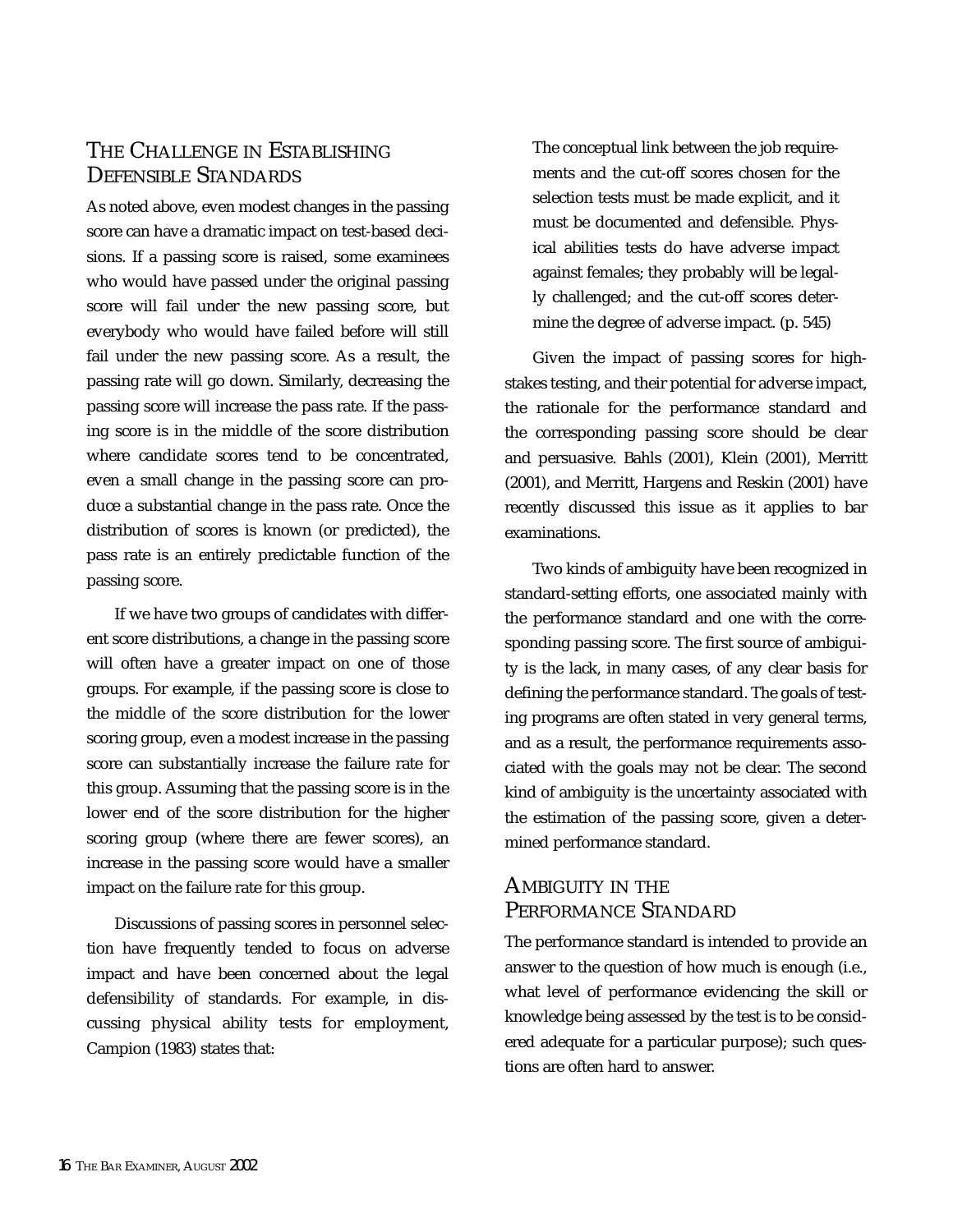Most high-stakes testing programs have very general goals for which the performance requirements are not easily specified, and therefore it is difficult to make the case that the required performance level should be set at any one point rather than another. Competence as a lawyer is not a binary variable with two categories, competent and incompetent. There is a wide range of levels of competence in any activity, ranging from individuals with obvious and serious deficiencies to individuals with a thorough mastery of all aspects of the activity. Given that a higher level of competence is generally preferred to a lower level of competence, where should we draw the line? How good is good enough? In most cases, there is no clear and simple answer to this question.

But the situation is more complicated than this. Different individuals generally vary in their patterns of competency across different activities. Given any two activities, A and B, one candidate might be especially skillful in A but somewhat lacking in B. Another candidate might be especially skillful in B but lacking in A, while other candidates might be more consistent in their mastery of both A and B. What kind of summary evaluation should we give to each of these candidates? The practice of law and other professions involves a wide range of activities, and on each of these activities, candidates can exhibit a wide range of competency. Under these circumstances, defining a clear and generally acceptable performance standard is a formidable task.

Concerns about this kind of ambiguity led Gene Glass (1978) to claim that all standards are arbitrary and to suggest that it is "wishful thinking to base a grand scheme on a fundamental unsolved problem" (p. 237). A number of those who disagreed with Glass acknowledged that standards are arbitrary in the sense of being judgmental, but argued that they need not be capricious (Popham 1978; Hambleton 1978; Shepard 1980).<sup>2</sup> Recently, Linn (2000) has suggested that, "The problem of setting standards remains as much a fundamental unsolved problem today as it was 20 years ago." (p. 11)

Since there are situations where it is possible to set clear, defensible standards, I believe that Glass's blanket rejection of standard setting is not justified. But it is also true as claimed by authors from Glass (1978) through Linn (2000) that there are serious fundamental problems in setting standards in many contexts, and these problems should be taken seriously.

## AMBIGUITY IN THE PASSING SCORE ASSOCIATED WITH THE PERFORMANCE STANDARD

The second kind of ambiguity is associated with the inevitable lack of precision in setting a passing score on a score scale, even after the performance standard has been defined. For example, even if we accept a general requirement that lifeguards be able to swim some distance and swim back with an unconscious person, we might disagree about how far they should have to swim, how fast they should be able to do so, and how heavy the person to be brought back might be.

In employing a passing score on a test, we are imposing a sharp distinction where none previously existed. Wherever we set the passing score, there will not be much substantive difference between the candidate with a score one point above the passing score and the candidate with a score one point below the passing score. Judgments have to be made about the specific passing score to be used, and the panelists called upon to make these judgments are usually not in perfect agreement. Shepard (1980) argued that: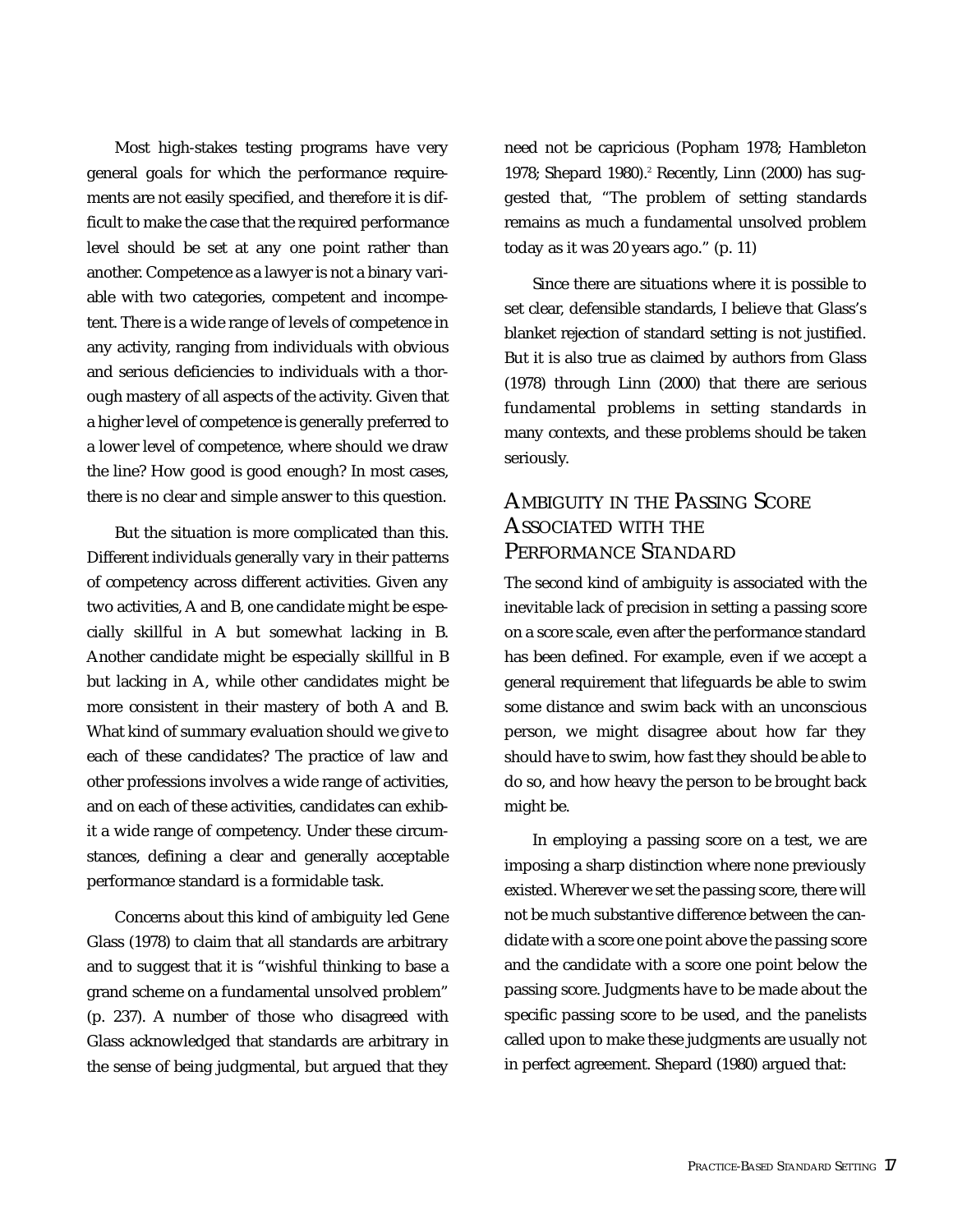There is always error attached to the selection of cutoff scores. Individuals immediately on either side of the standard will be virtually indistinguishable from one another. With a good test, valid distinctions can be made between those who are well above or well below the standard; but pass-fail distinctions near the cutoff will have poor validity because a continuum of performance has been "arbitrarily" dichotomized. (p. 448)

Thus, even if the performance standard is fixed, the passing score selected may vary from one group of panelists to another or from one occasion to another. Much of the procedural complexity and statistical sophistication in formal standard-setting procedures is designed to minimize this variability in the passing score for a particular performance standard.

Lack of precision in setting a passing score is potentially serious, especially if it is substantial, but it is a less fundamental problem than ambiguity in the performance standard. If we are confident about the performance standards we can probably tolerate some uncertainty in the determination of the passing score. However, if we have not defined a clear performance standard, we have no clear basis for determining the passing score, even approximately.

#### THE DEFENSIBILITY OF PERFORMANCE STANDARDS AND PASSING SCORES

As noted in the preceding section, in many cases it is not easy to define performance standards that are clearly justified. But in some cases, performance standards seem to be clearly determined by the nature of the decision to be made. In this section, I will consider a few examples in which performance standards seem to be well founded and some in which the standards seem fairly arbitrary, in order to get a clearer sense of what makes performance standards most defensible.

Many routine safety standards are designed to guard against specific risks, and these risks and the context determine the standard within fairly narrow limits. For example, a requirement that a building in an earthquake zone be strong enough to withstand the kinds of stresses typically produced by earthquakes in that area has an obvious justification in terms of public safety. The requirement is clearly and directly related to safety, and the stress to be withstood by the building is determined by the stresses produced by typical earthquakes. Similarly, a performance standard that a lifeguard must be able to swim a certain distance and swim back with a limp or struggling body bears a direct relationship to the main reason for having lifeguards at a beach or pool. Even in these two examples, the context and purpose allow for some flexibility in the standard. For example, an argument could be made for requiring that buildings in the earthquake zone be strong enough to withstand stresses greater than those produced by typical area earthquakes. If we are to opt for this extra margin of safety, how much stress should the buildings be able to withstand? In general, the goal and context of the decision do not determine the performance standard and the passing score precisely, but in some cases, they strongly constrain the range of reasonable choices.

Jackson (1994) describes a number of examples of performance standards for jobs requiring specific kinds of physical performance as a major component. For example, in some jobs, workers are required to lift heavy items. A job analysis in which the requirements of the job are documented can serve to identify the types and weights of the objects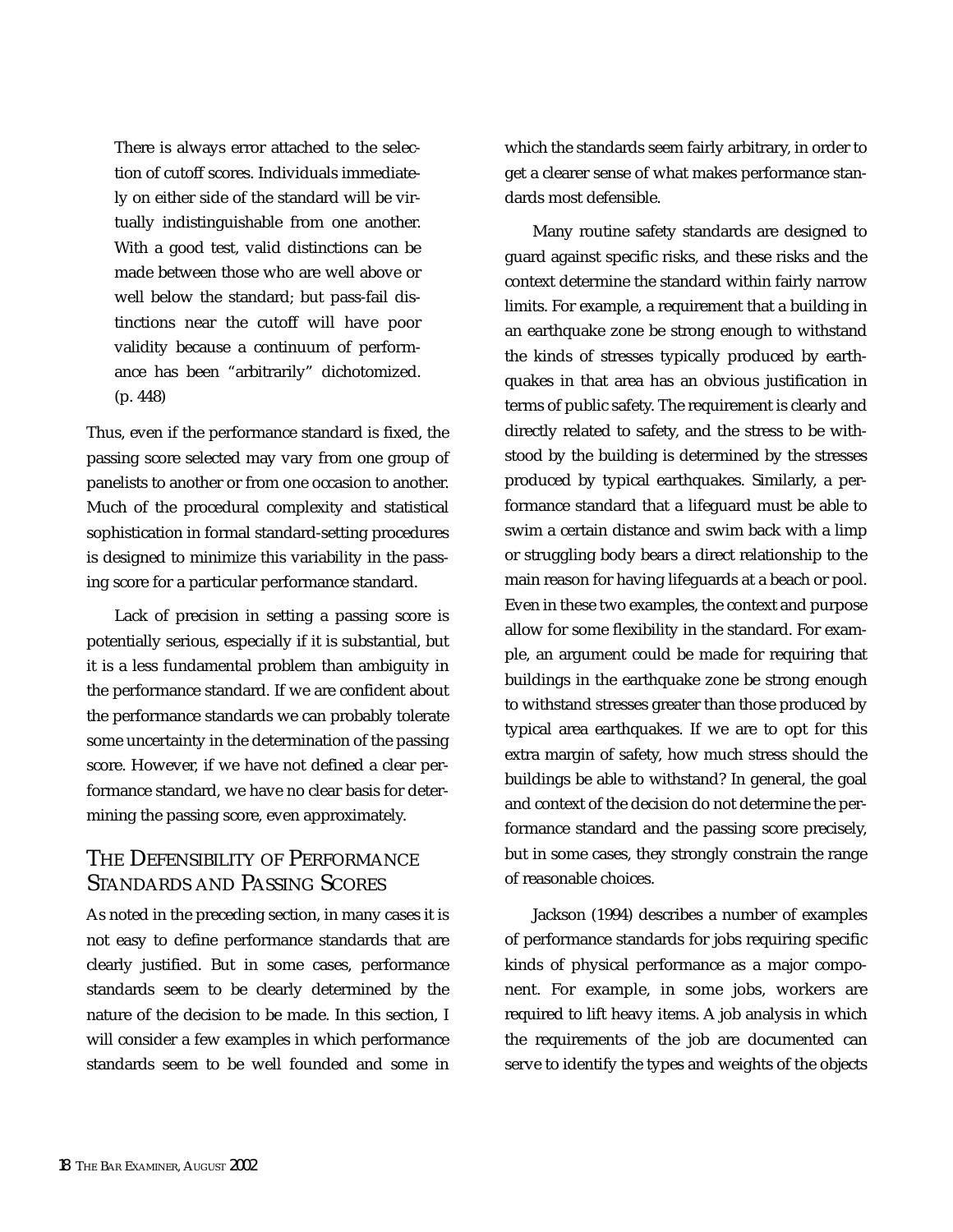to be lifted. If a job regularly requires the lifting of items weighting up to 50 pounds, a job requirement saying that new employees must be able to lift objects weighing up to 50 pounds without undue fatigue or risk of injury seems reasonable. A commonly used procedure is to estimate the strength requirements of the job (i.e., in a job analysis study) and then simulate the tasks in a battery of tests, with cutoff scores set at or somewhat above the maximum requirements of the job (Campion 1983). There are potential complications even here (e.g., how often is the 50-pound maximum reached, and is equipment available that could be used for heavy lifting?), but the basic standard is grounded in the requirements of the job. It does not seem arbitrary.

At the other extreme, the passing scores on high school graduation tests are not attached to any particular real world contingency. Politicians from the President down to the local school board are in favor of high standards, or "world-class" standards. Who would be in favor of low standards? But in spite of all of the political rhetoric, there is no obvious basis for deciding on how high the standards should be in various content areas. We may all agree that it would be better for high school graduates to know more math, rather than less math, but what kind should they know and how much is enough?

The problem is that high school graduation requirements are not tied to any specific real-world contingency, and as a result, there is no clear answer to the question of how much mathematics a high school graduate needs to know. The vocational and life plans of the students are too varied to provide a solid basis for standard setting in terms of personal consequences. High school graduates planning to pursue careers in science or engineering need a strong background in mathematics, including algebra, geometry, trigonometry, and perhaps calculus. Many people get along fine in life with little more than a working knowledge of arithmetic. Should the performance standard in mathematics on a high school graduation test be set at a level appropriate for college-bound students (and if so, should it be set for those planning to major in physics or engineering or those planning to major in English or sociology?), or should the focus be on those planning to go directly into the world of work? The goal of raising standards may be laudable, but in itself, it provides essentially no help in setting standards, because standards can be raised indefinitely. We can and do set standards for high school graduation tests, but they are necessarily quite arbitrary, in the sense that there is no compelling reason for setting them at one level rather than another.

In general then, performance standards tend to be more defensible when they are based on welldefined, real-world performance requirements. But the performance standards' simply being related to job requirements is not enough, especially if the decisions being made are high-stakes (e.g., licensure decisions). In addition, it also seems necessary that a failure to achieve the performance standard poses some specific risk. It is easier to define specific requirements and risks of failure for particular tasks (e.g., lifting 50 pounds) than it is to define the requirements and risks for a job that involves a wide range of tasks like the practice of law. If a job cannot be defined in terms of a limited number of specific tasks, it may be necessary to use generic requirements, but it is harder to define performance standards for such generic requirements.

Employment standards for police, firefighters, and correctional officers have received a lot of attention in the literature on employment testing,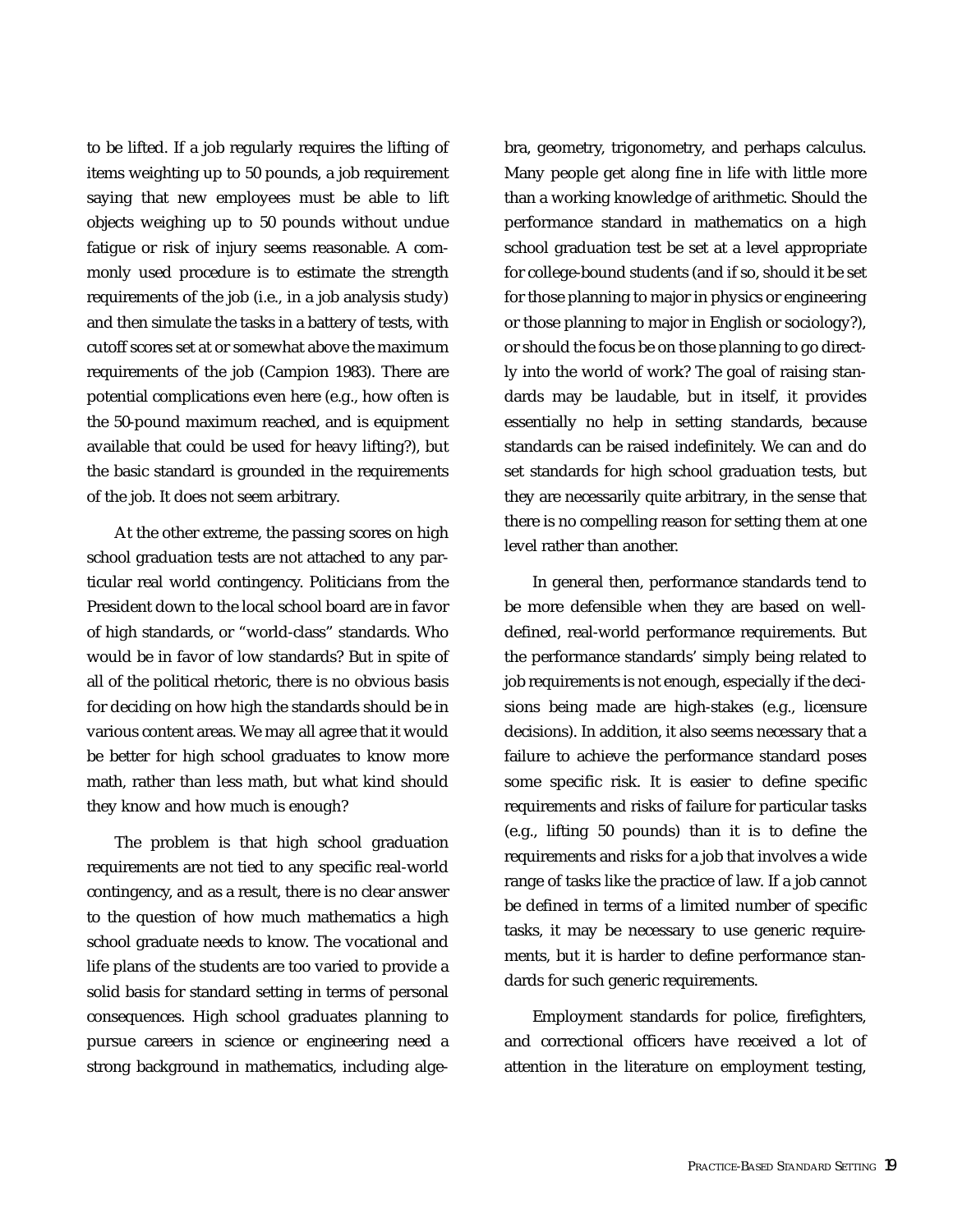mainly because of litigation involving adverse impact on women candidates (Cascio, Alexander and Barrett 1988). One perceived requirement in these occupations is physical strength and endurance. Firefighters are often called upon to engage in strenuous physical activity under difficult conditions for extended periods. Police officers may also need to engage in strenuous physical activity under some circumstances. In the past, this perceived need for strength was often addressed through height and weight requirements. These requirements, however, were at best only loosely connected to job requirements and risks (Jackson 1994). Campion (1983) summarized the results of a number of judicial decisions in which these height and weight requirements were thrown out because their relationship to job performance was not demonstrated:

It is only under rare circumstances that these types of standards have withstood legal scrutiny, such as when a minimum height is necessary of a pilot in order to see properly and reach all of the controls in an airplane cockpit (*Boyd v. Ozark Airlines*, 1977). (p. 529)

In the face of adverse impact, specific job requirements "must be shown to be necessary to safe and efficient job performance" (Campion 1983, 529). The basic problem with height and weight requirements for police or firefighters was that they were only loosely connected to the requirements and risks of the job (Jackson 1994).

The height and weight requirements have been replaced by assessments and passing scores that are more clearly related to the work requirements of firefighters and police. For example, Jackson (1994) summarizes research showing that "fire suppression work tasks have a substantial aerobic component"

(p. 71). Sothmann, Saupe, Jasenof, Blaney, Donahue-Fuhrman and Woulfe (1990) provide an estimate of the minimum level of aerobic capacity (33.5 mg/kg/min) required for firefighting activities. Even such research-based requirements run into complications in practice. Aerobic capacity declines with age, and therefore it may be advisable to hire individuals who exceed the minimum requirement by a substantial margin to allow for the subsequent decline. Nevertheless, a requirement for aerobic capacity of about 33.5 mg/kg/min is not arbitrary. It is not, like some of the older height and weight requirements, so loosely related to the job requirements as to be suspect.

The standards that are most easily defended are those that are clearly based on the purpose to be served by the decision. Since licensure is intended to protect the public from incompetent practitioners, it would seem that the performance standard for licensure examinations should be directly related to practice requirements. The performance standard should represent the level of performance needed to ensure safety and effectiveness in practice.

## USING STANDARDS OF PRACTICE TO ANCHOR PERFORMANCE STANDARDS FOR LICENSURE EXAMINATIONS

As indicated above, the standards for licensure examinations are most defensible if they are linked to the requirements of practice and to the risks associated with a failure of practitioners to meet these requirements. Licensure decisions are most easily justified when they are explicitly linked to public safety.

By definition, professions are expected to define the expectations for adequate performance in practice. The standards of practice involve issues of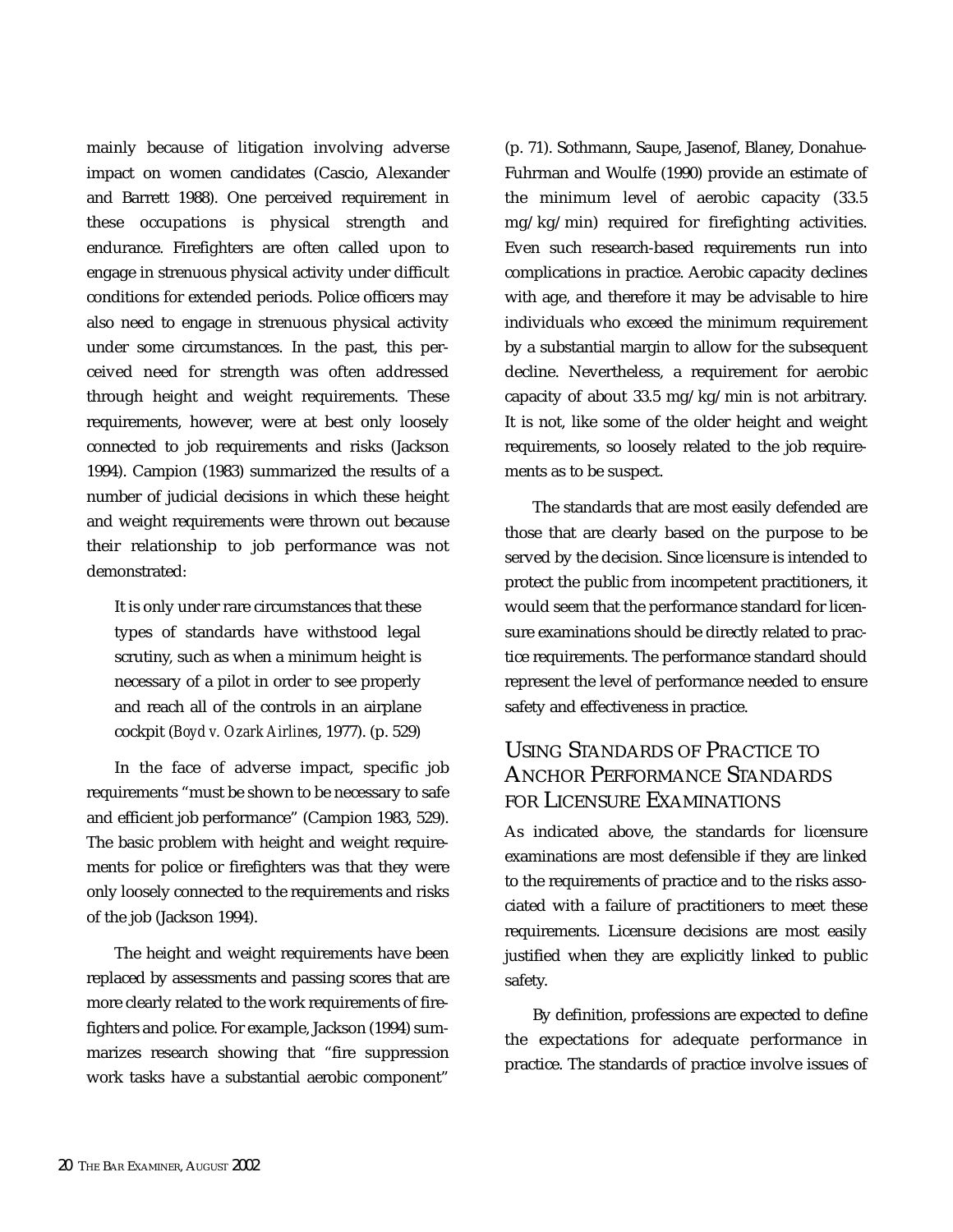both ethics and competence. The ethical requirements tend to be stated explicitly and often in some detail in codes of ethics. The standards for judging competence in practice are not generally written in any one place, and in many cases, they are implicit. While they are constantly evolving and rest mainly on the shared values and understanding of the members of the profession, they provide a good, general benchmark for adequate practice. I will refer to these criteria for identifying acceptable levels of practice as the *standards of practice*.

The idea that performance standards be tied to accepted standards of practice is not new. The Uniform Guidelines, developed more than twenty years ago, require a rationale for the cutscores in employment testing:

The overriding consideration is that this score be consistent with "acceptable proficiency within the workforce." (Equal Employment Opportunity Commission 1978, 38298)

Licensure decisions differ from employment decisions in a number of important ways, but the expectation that the passing score be tied to the requirements of practice seems as reasonable for licensure examinations as the corresponding expectation for employment tests.

Pyburn's analysis of legal challenges to licensure examinations discusses the need for a "rational relationship" between requirements for licensure and practice requirements. Pyburn (1990) quotes the 1957 decision of the U.S. Supreme Court in *Schware v. Board of Bar Examiners* as follows:

A State cannot exclude a person from the practice of law or from any other occupation in a manner or for reasons that contravene

the Due Process or Equal Protection Clause of the Fourteenth Amendment. . . . A State can require high standards of qualification . . . but any qualification must have a rational connection with the applicant's fitness or capacity to practice [a licensed occupation]. (p. 6)

The standard embodied in the passing score needs to be reasonable or "rational," given the purpose of the decision process.

The standards of practice in the profession define acceptable performance, relative to practice requirements and risks. Therefore, by linking the performance standards to the standards of practice, the performance standards can be grounded in practice requirements and risks.

Because the standards of practice are intended to apply to performance in practice, they are most easily applied to such performances. Therefore, if standard setting is to be based on the evaluation of candidate performance relative to the standards of practice, a standard-setting approach that focuses on evaluations of candidate performance seems preferable to one that focuses on test questions per se.

The many standard-setting methods developed over the last 30 years can be divided into two broad categories, *test-centered methods* and *examinee-centered methods* (Jaeger 1989). In test-centered methods, participants review the items or tasks in the test and decide on the level of performance on these items or tasks required to meet a performance standard. For example, in the Angoff (1971) procedure, the participants are asked to imagine a typical minimally competent examinee; they then review the test items, one at a time, and decide on the probability, called a *minimum pass level*, or MPL, that the hypothetical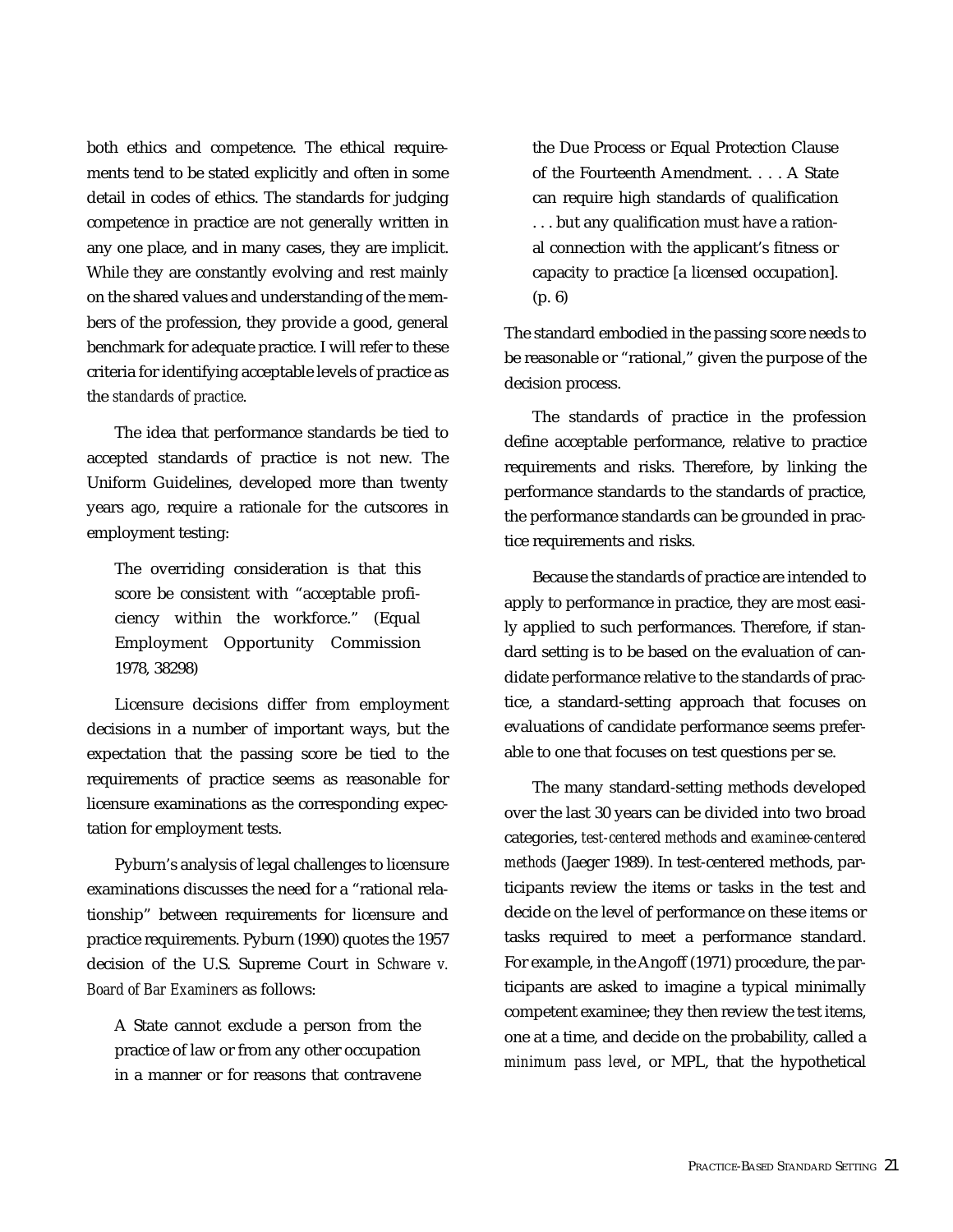candidate would answer the item correctly. The passing score for the test is the sum of the MPLs for all of the items.<sup>3</sup> The participants do not rate actual candidate performances in setting the standard (although in some modified Angoff procedures designed for extended responses, the participants may be shown samples of performances at different score levels as part of their training).

In the examinee-centered methods, actual performances are evaluated relative to the performance standard. For example, in the borderline-group method, the participants identify candidates who just meet the performance standard, and the passing score is set equal to the median score for these candidates. In the contrasting-groups method, the participants categorize candidates into two groups, an upper group who have clearly met the standard and a lower group who have not met the standard, and the score that best discriminates between these two groups is taken as the passing score (Livingston and Zieky 1982).

Most standard-setting studies for licensure and certification examinations (particularly those relying exclusively on multiple-choice questions) have involved test-centered methods (usually the Angoff method) in which a group of panelists set the passing score by specifying how well a hypothetical minimally competent candidate would perform on each item. The performance standard is defined in terms of the panelists' expectations about what new practitioners should know and be able to do, but the standard being set is not explicitly tied to practice requirements. The panelists are asked to make judgments about how a minimally qualified candidate would perform on certain tasks, but the hypothetical candidate being invoked is an abstraction, and the task being evaluated is not a sample of practice.

An examinee-centered approach has strong advantages over a test-centered approach for setting practice-based standards. To the extent that the panelists have experience in applying standards of practice, it is in applying them to the actual performance of practitioners in real practice situations, and the examinee-centered approaches involve just this kind of judgment. The panelists review actual candidate performances and decide whether they are acceptable or not. In the article that will appear in the next issue, examinee-centered methods for bar examinations will be discussed and illustrated.

#### CONCLUDING REMARKS

Given the way bar examinations are used to make decisions about bar admissions, it is necessary to have a specific passing score. The aim in setting that score is to provide adequate protection to the public while not subjecting candidates to arbitrary requirements, and therefore, the choice of a passing score on a bar examination is a matter of public policy. This policy is articulated in the performance standard and implemented through the passing score.

In this article, I have described a standard-setting model that links the passing score standards to current standards of practice, and therefore builds validity into the performance standard and its associated passing score by making them more relevant to the actual practice of law. Although the standards of practice may not be so clearly defined and may vary from setting to setting, the existing standards of performance for practice provide the best available basis for standard setting.

The methodology of standard setting has improved over the last twenty-five years, but standard setting is still not an exact science. Standard setting is basically a matter of policy, of deciding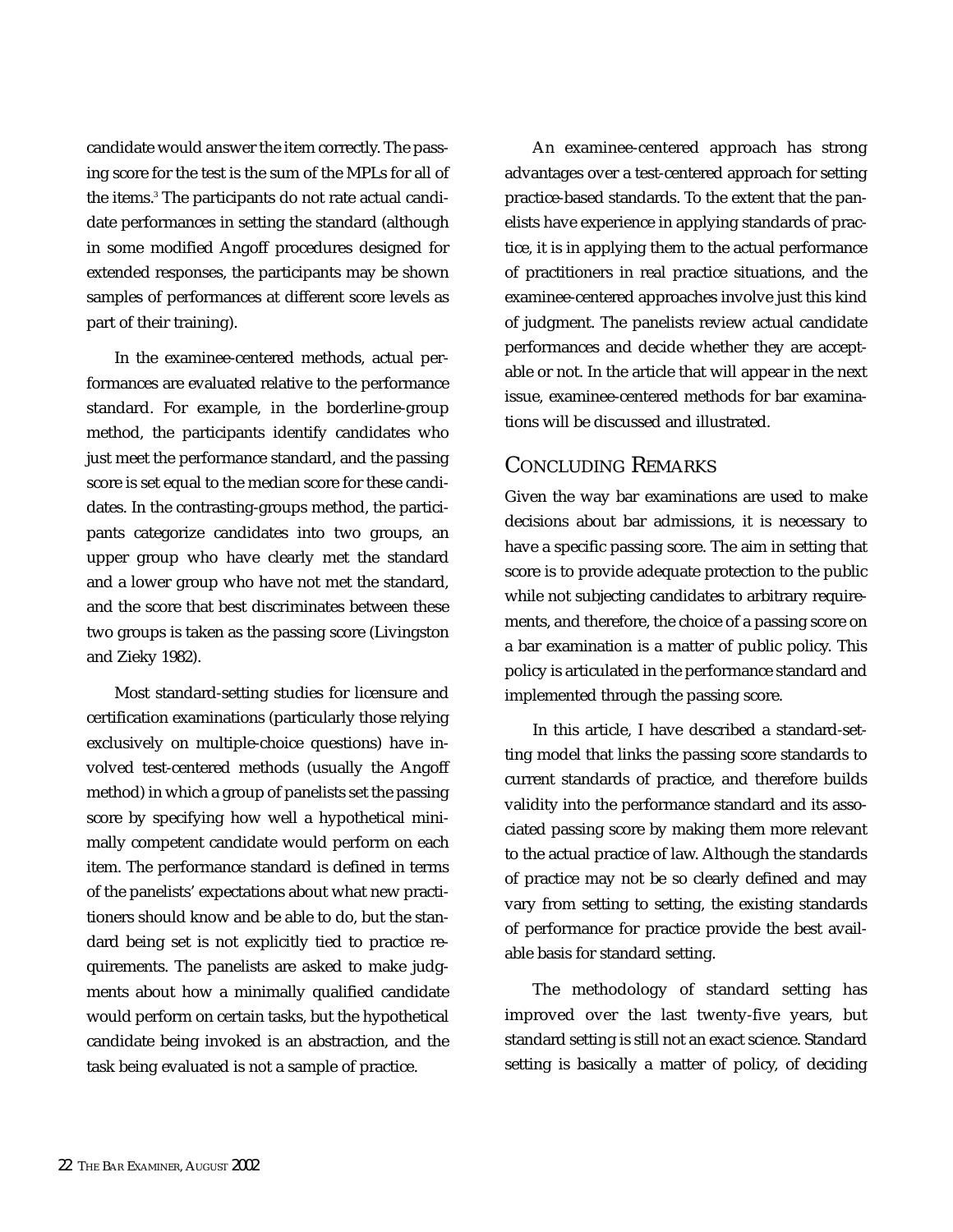how much is enough. Empirical standard-setting studies can provide useful information for policy makers, but they cannot provide simple answers to complex questions involving tradeoffs between public protection, the rights of candidates, and the availability and cost of professional services. As Brennan (2001) has put it:

[P]olicy makers need to understand that their prerogatives and authority come at the cost of being responsible for the inevitable value judgments that are part of standard setting. Measurement professionals cannot provide them with an impermeable shield that will defend them from critics who disagree with their value judgments. (p. 11)

Those with responsibility for licensure decisions should be involved in the design of standard-setting studies, and they must be involved in the interpretation of the results.

#### **ENDNOTES**

1. For example, three sets of performance standards defining performance levels of basic, proficient, and advanced have been applied to the National Assessment of Educational Progress. In general terms, the proficient level is defined in terms of "solid academic performance." Students at this level "have demonstrated competency over challenging subject matter and are well prepared for the next level of schooling."

At a more detailed level, proficient performance in mathematics for eighth graders is described as follows (Shepard et al. 1993):

Eighth-grade students performing at the proficient level should apply mathematical concepts and procedures consistently to complex problems in the five NAEP content areas.

Eighth graders performing at the proficient level should be able to conjecture, defend their ideas, and give supporting examples. They should understand the connections between fractions, percents, decimals, and other mathematical topics such as algebra and functions. Students at this level are expected to have a thorough understanding of basic level arithmetic operations—an understanding sufficient for problem solving in practical situations.

Quantity and spatial relationships in problem solving and reasoning should be familiar to them, and they should be able to convey underlying reasoning skills beyond the level of arithmetic. They should be able to compare and contrast mathematical ideas and generate their own examples. These students should make inferences from data and graphs; apply properties of informal geometry; and accurately evaluate and communicate results within the domain of statistics and probability. (p. 35)

- 2. The term "arbitrary" is used in a number of ways in the literature on standard setting. According to Carson (2001), "A reading of the case law makes it clear that the courts are not using the term arbitrary to refer to the exercise of judgment in making choices among legitimate options. Rather, the term as used by the courts connotes unreasonable and capricious decision making" (p. 430).
- 3. Usually each panelist decides on an MPL for each item and the panelists' MPLs are averaged to get the working MPL. Then the MPLs are added to get a passing raw score. (The alternative would be to have the panelists agree on an MPL for each item.)

For example, if the panelists' MPLs (after averaging) on a four-item test were .5, .3, .4, and .8, the passing score would be 2 and a candidate would have to answer 2 items correctly to pass.

#### **REFERENCES**

Angoff, W. 1971. Scales, norms, and equivalent scores. In EDUCATIONAL MEASUREMENT, 2nd ed. Edited by R. Thorndike. Washington, D.C.: American Council on Education.

Bahls, S. 2001. Standard setting: The impact of higher standards on the quality of legal education. *The Bar Examiner* 70(4):15-17.

Brennan, R. 2001. Some problems, pitfalls, and paradoxes in educational measurement. *Educational Measurement: Issues and Practice* 20(4):6-18.

Campion, M. 1983. Personnel selection for physically demanding jobs: Review and recommendations. *Personnel Psychology* 36:527- 50.

Carson, J.D. 2001. Legal issues in standard setting for licensure and certification. In SETTING PERFORMANCE STANDARDS: CONCEPTS, METHODS AND PERSPECTIVES. Edited by G. Cizek.

Cascio, W., Alexander, R. and Barrett, G. 1988. Setting cutoff scores: Legal, psychometric and professional issues and guidelines. *Personnel Psychology* 41:1-24.

Cimons, M. 1998. As obesity standard drops, dieters' spirits may follow: Experts fear lower guidelines, which designate 97 million Americans overweight, may cause many to quit trying to get slim. *Los Angeles Times*, June 5, 16.

Cronbach, L. 1980. Validity on parole: How can we go straight? In NEW DIRECTIONS FOR TESTING AND MEASUREMENT: MEASURING